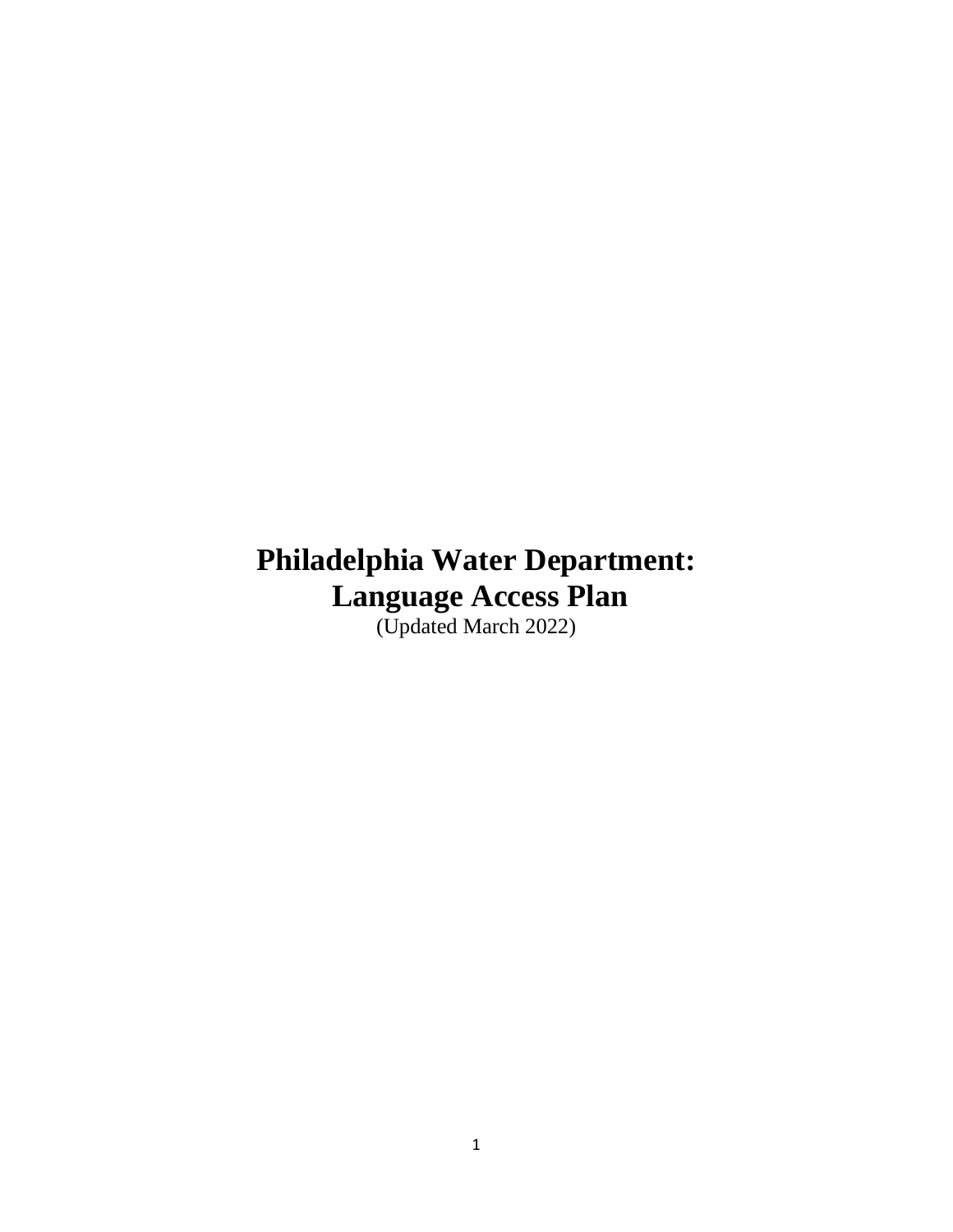## **TABLE OF CONTENTS**

| 1. Services Provided                 |
|--------------------------------------|
| 2. Protocols                         |
| 3. Procedures                        |
| 4. Future Plans                      |
|                                      |
| 1. Services Provided                 |
| 2. Protocols                         |
| 3. Procedures                        |
| 4. Website                           |
| 5. Notification Letters              |
| 6. Future Plans                      |
|                                      |
| 1. Current Staff                     |
| 2. Future Plans                      |
|                                      |
| 1. Protocol                          |
| 2. Future Plans                      |
|                                      |
|                                      |
|                                      |
|                                      |
| Timeline Through December 2022<br>1. |
| 2. Timeline Through December 2023    |
|                                      |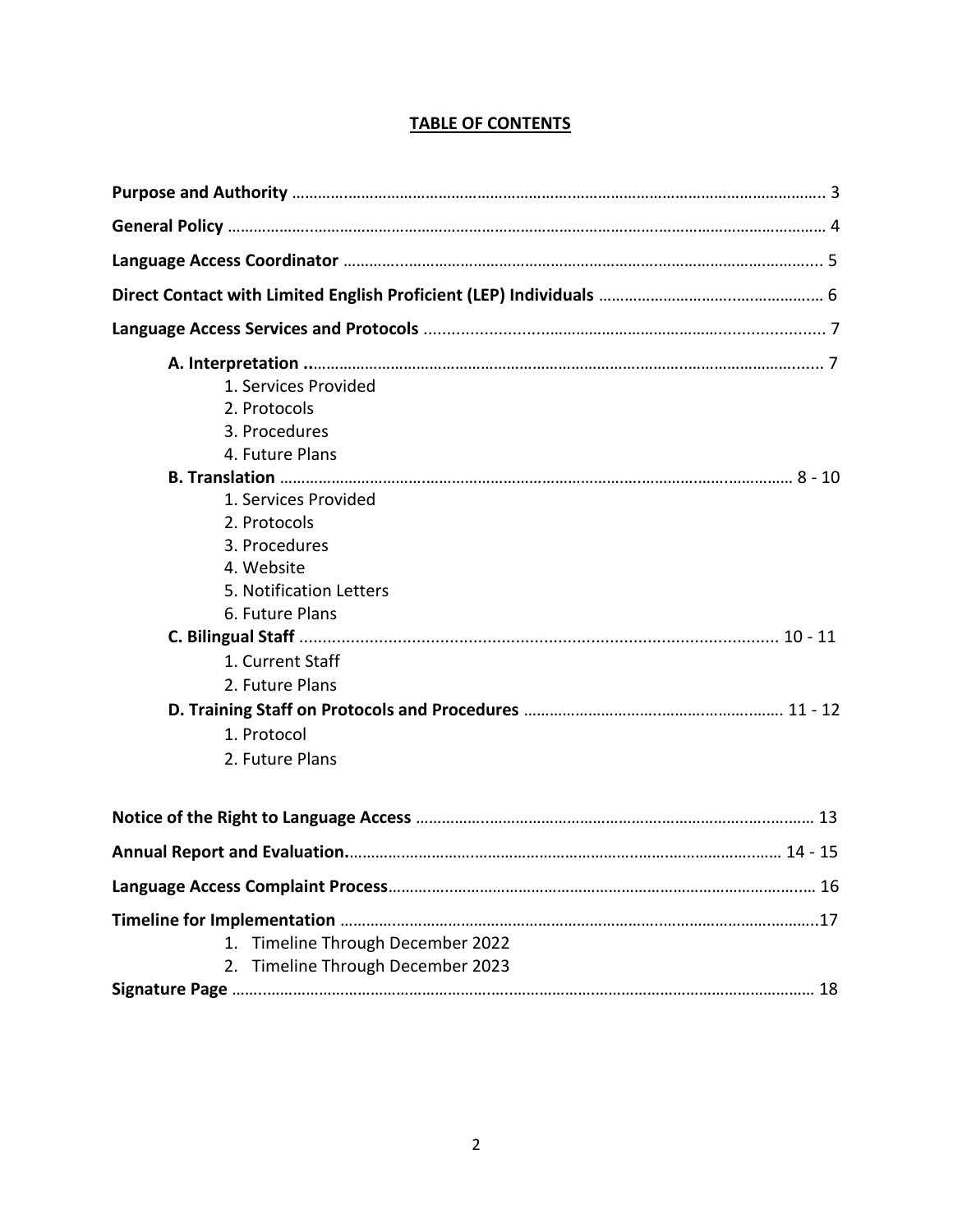## **PURPOSE AND AUTHORITY**

In cooperation with the Mayor's Office, the Philadelphia Water Department (PWD) is committed to compliance with Title VI of the Civil Rights act of 1964, 2 C.S. & 561 et seq. (Act 172 of 2006) the Philadelphia Home Rule Charter & 8-600 and & A-200, Executive Order 7-16 and revised and updated Managing Director Directive 62, in ensuring meaningful access to City services and programs for individuals with Limited English Proficiency ("LEP").

The purpose of this document is to establish an effective plan and protocol for PWD personnel to follow when providing services to, or interacting with, individuals who have LEP.

Following this plan and protocol is essential to the success of our mission to serve the Greater Philadelphia region by providing integrated water, wastewater, and stormwater services. PWD plans for, operates, and maintains both the infrastructure and the organization necessary to purvey high-quality drinking water to provide an adequate and reliable water supply for all household, commercial, and community needs, and to sustain and enhance the region's watersheds and quality of life by managing wastewater and stormwater effectively.

PWD recognizes the importance of effective and accurate communication between its employees and the communities we serve and will accomplish our language access goals primarily through services provided by City-contracted language access vendors in the areas of telephonic and in-person interpretation and document translation.

PWD will continually work with community stakeholders to evaluate its services and identify ways to refine and/or expand them. As a result, we expect these strategies, services, and programs to evolve over time.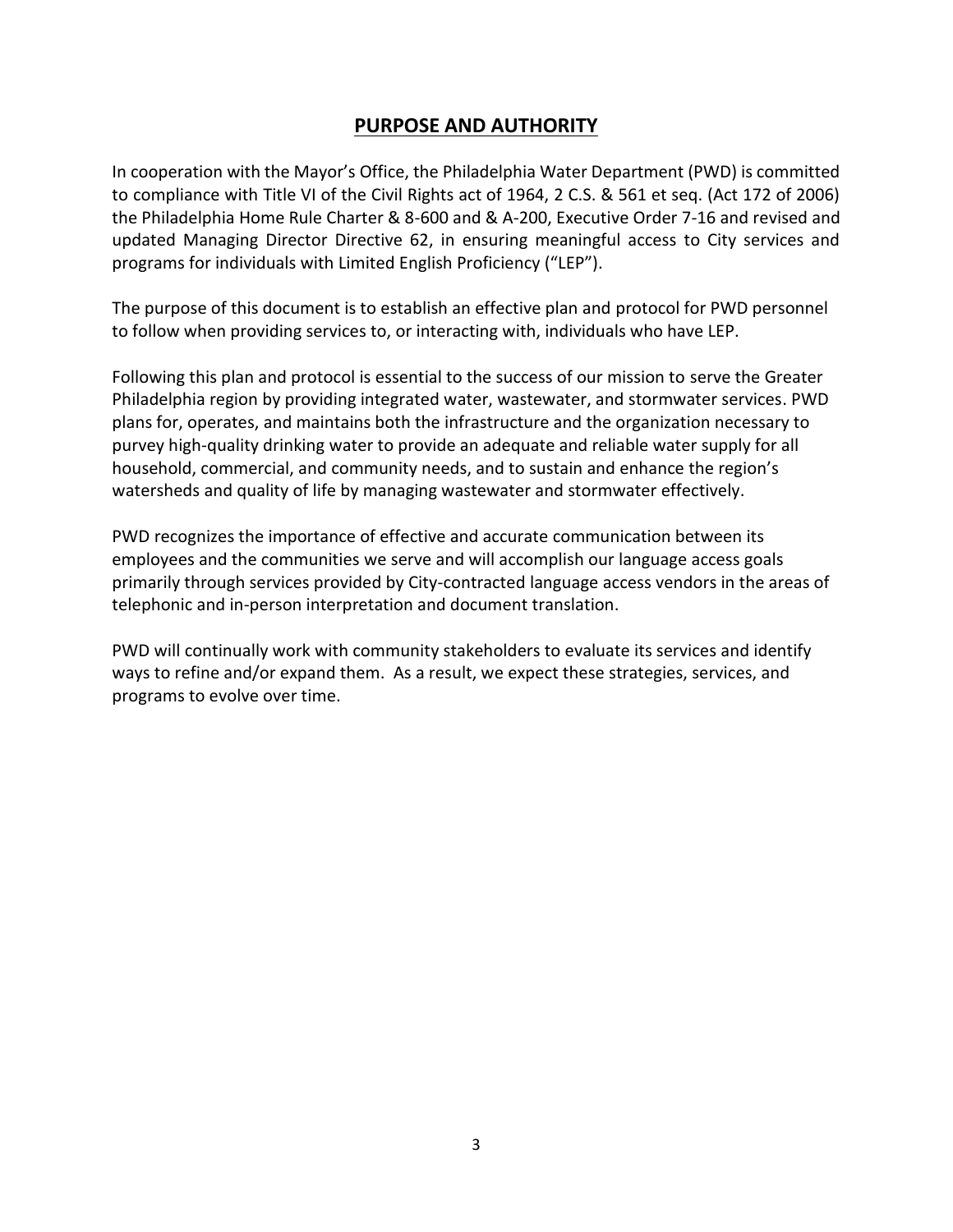## **GENERAL POLICY**

It is the policy of the PWD to ensure meaningful access to LEP individuals. PWD adopts the following policy to ensure that LEP individuals can gain equal access to PWD services and communicate effectively. This plan applies to all PWD offices and satellite offices.

It is the City's policy to grant access to services or programs to every person even when the person has a limited ability to speak, understand, read, or write English. PWD intends to take reasonable steps to provide LEP persons with meaningful access to services and programs. PWD seeks to reduce barriers by increasing its capacity to deliver services and benefits to people in their primary language.

PWD, rather than the LEP customer, bears the following responsibilities:

- 1. Providing language appropriate services.
- 2. Staff at the initial point of contact have the specific duty to identify and record language needs.
- 3. Use of informal interpreters such as family, friends of the person seeking service, or other customers must be discouraged.
- 4. Minor children are prohibited from acting as interpreters.
- 5. No staff may suggest or require that an LEP customer provide an interpreter to receive services.

The preferred method of serving LEP persons is by:

- 1. Staff should seek assistance from professional in-person or telephonic interpreters and translation services when staff cannot meet language needs.
- 2. Departments should recognize that certain circumstances may require specialized interpretation and translation services even when staff with bilingual abilities are available.
- 3. Available, trained, competent bilingual staff may be used for in-person or telephone interpreting to support other staff.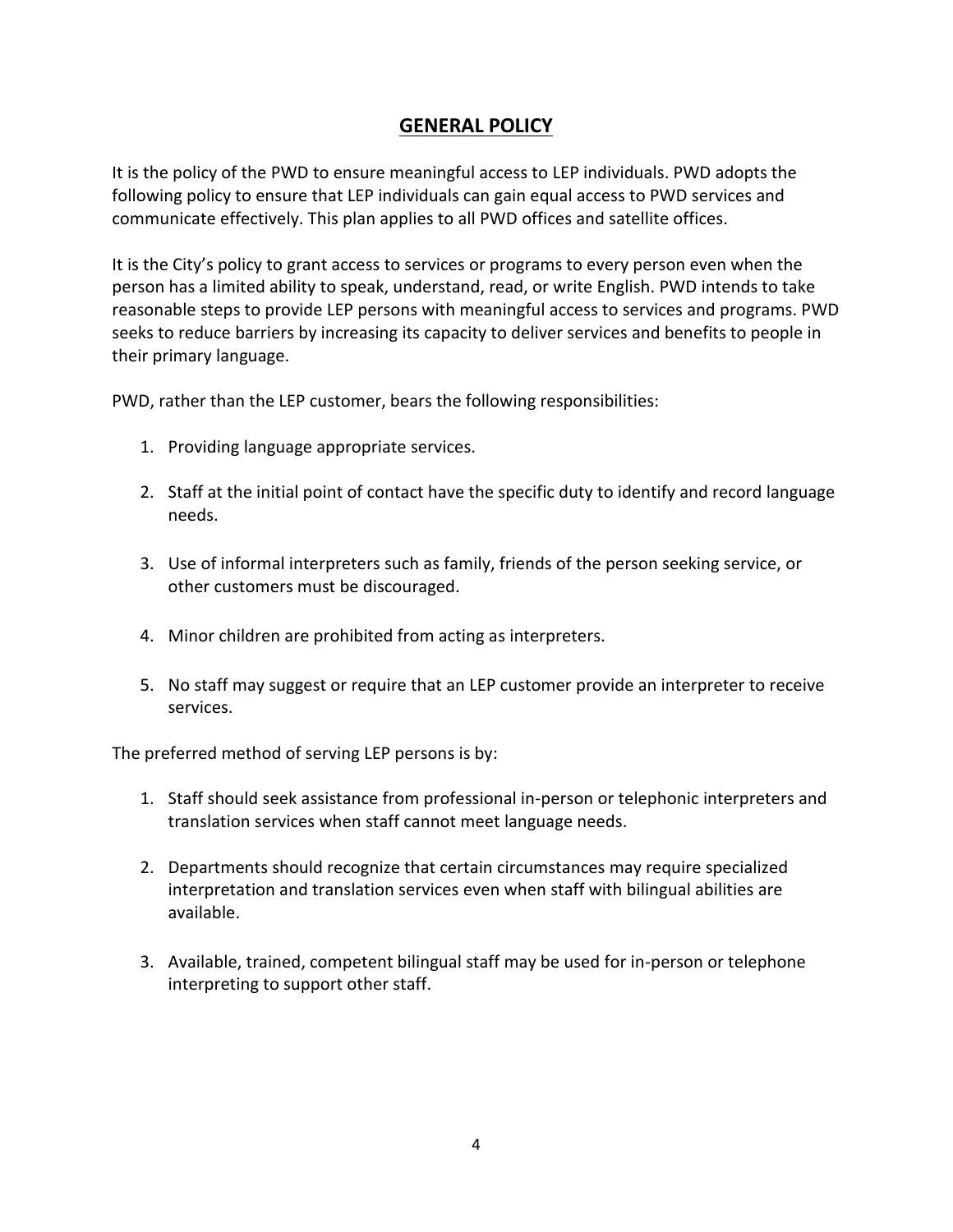## **LANGUAGE ACCESS COORDINATOR**

PWD has appointed a Language Access Coordinator (LAC) to implement and monitor its language access services. This representative serves as a liaison between PWD and the Office of Immigrant Affairs to communicate with LEP communities through established organizations.

#### **Language Access Coordinator**

Laura E. Copeland Assistant Deputy Commissioner, Education, Community Engagement and Government Affairs Philadelphia Water Department 1101 Market Street, 6th Floor Philadelphia, PA 19107 Office: 215-685-4902 Cell: 215-300-9208 Laura.Copeland@phila.gov

#### **Language Access Coordinator (Alternate)**

Saterria Kersey Public Relations Specialist II Philadelphia Water Department 1101 Market Street, 6th Floor Philadelphia, PA 19107 Saterria.Kersey@phila.gov

#### **Commissioner**

Randy E. Hayman, Esq. Philadelphia Water Department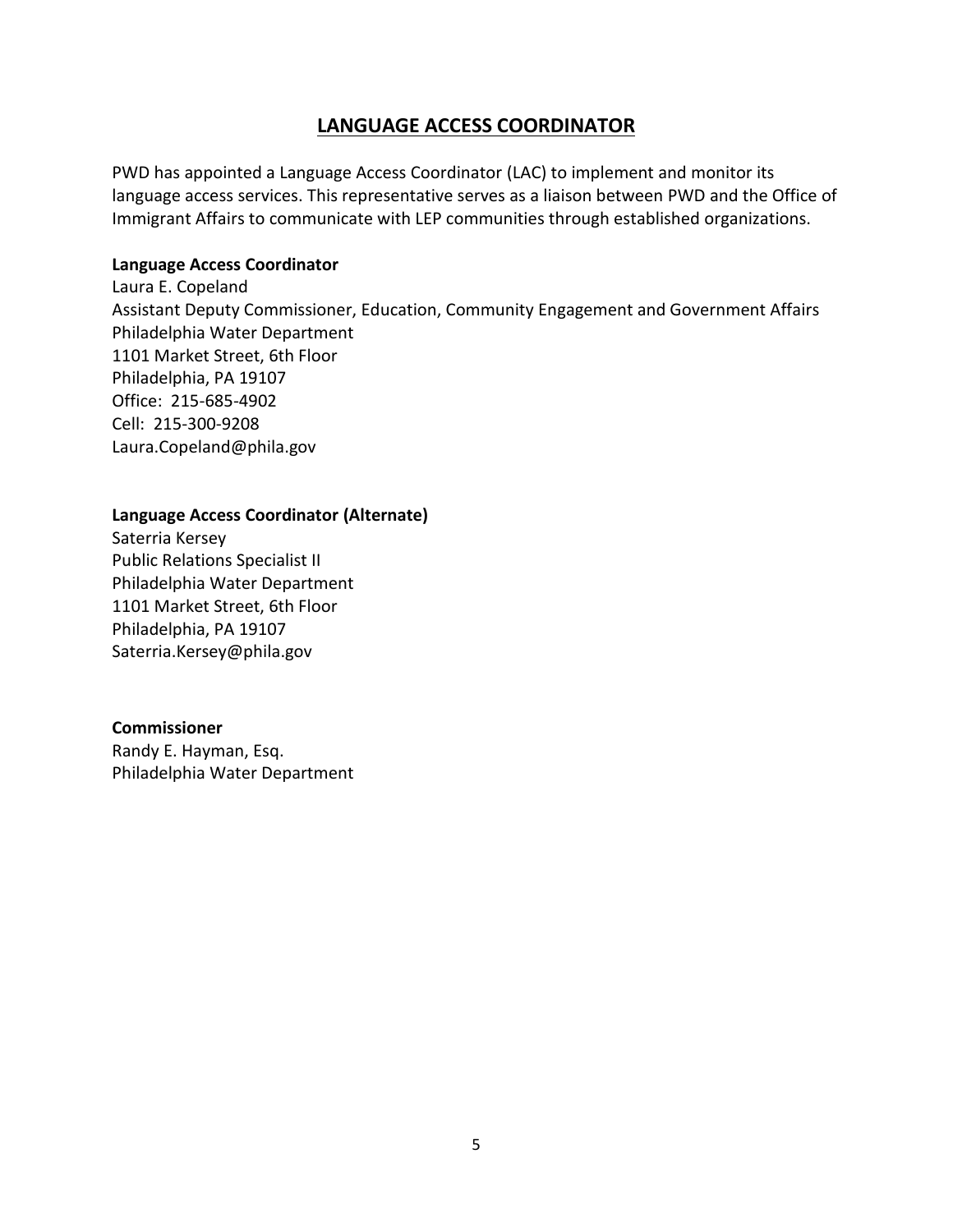## **DIRECT CONTACT WITH LIMITED ENGLISH PROFICIENT (LEP) INDIVIDUALS**

PWD has several points of contact with the public:

- Customer Contact Center PWD uses a 24-hour telephone information hotline for customers to report emergencies. Service and other information requests are handled during normal business hours, 8:00 a.m. – 5:00 p.m. Customer Contact Center staff primarily uses telephonic interpretation but also has bilingual staff to provide interpreter and translation services in select languages.
- Field units PWD field staff, including Customer Field Services, Meter Shop, Delinquency and Restoration (D&R), Distribution, Sewer Maintenance, Inlet Cleaning and Construction, often interact with the public to alert them of service interruptions, repair work, or other emergency-related construction work that may require language access services. If no bilingual staff is available to interpret, field units use telephonic interpretation to communicate.
- Document Translation PWD uses several documents to communicate important information to customers about our services, requirements, updates, and goals. PWD provides translations of key informational materials and forms through Office of Immigrant Affairs (OIA) vendors.
- Meetings/Information Sessions PWD occasionally holds meetings or information sessions and will utilize in-person interpretation for the appropriate language if language access services are anticipated.
- Office walk-ins There are times when LEP individuals come into PWD offices looking for help in obtaining services. If there are no bilingual staff available, telephonic interpretation is used to communicate.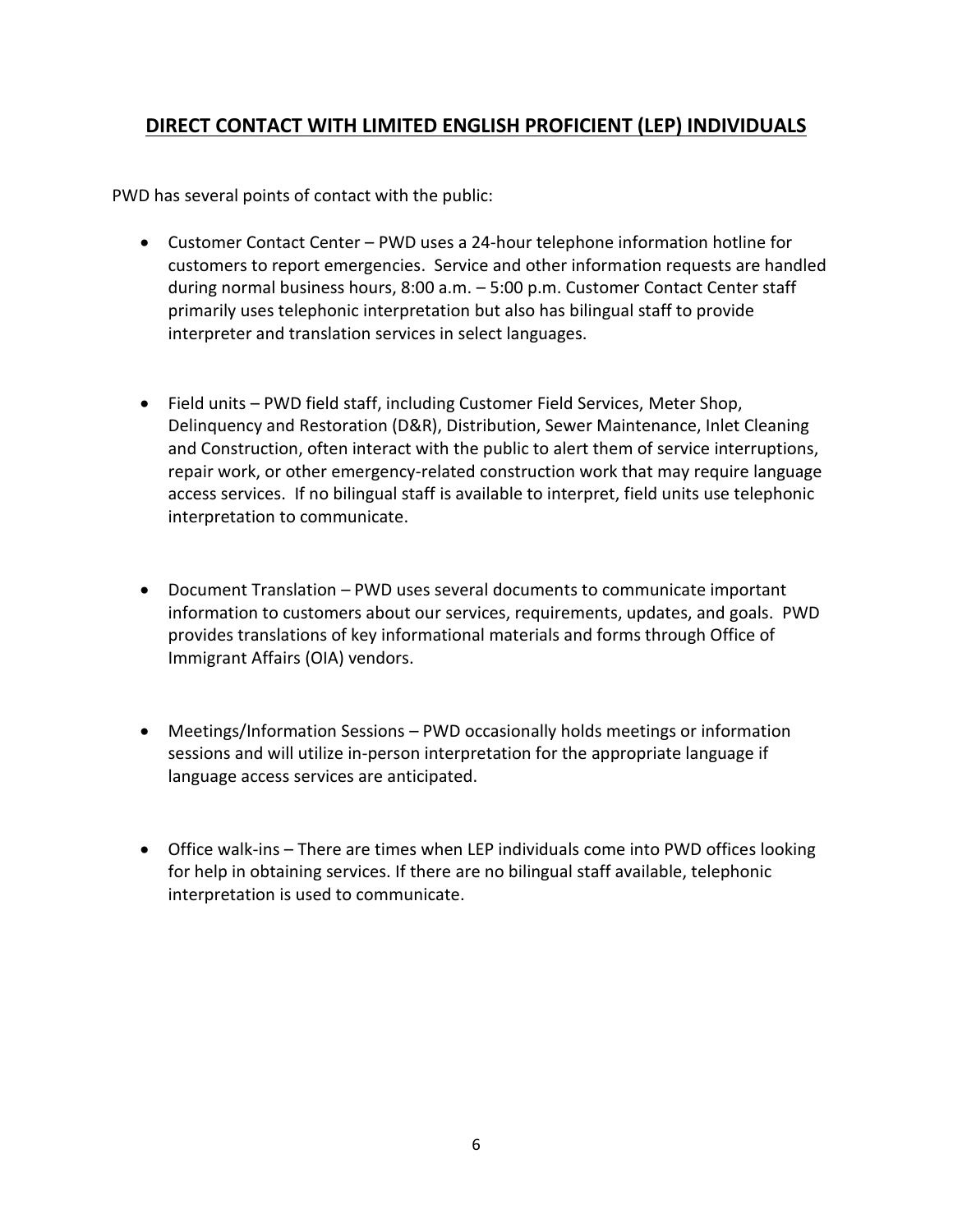## **LANGUAGE ACCESS SERVICES AND PROTOCOLS**

#### **A. Interpretation**

- 1. Services Provided
	- i. PWD will continue to provide an interpreter, at no cost to the resident, for Limited English Proficient (LEP) individuals. Services offered include telephonic interpretation and in-person interpretation.
- 2. Protocols
	- i. PWD will continue to provide an interpreter, at no cost to the resident, for LEP persons pursuant to the following procedures:
		- An individual approaches an employee and appears to be asking for help but has difficulty communicating what he or she needs, and/or;
		- When a request for an interpreter is made either orally, in writing, or by pointing to a language card, the employee shall determine whether bi-lingual staff in the office is available who speaks the language being requested.
		- When a request for an interpreter is made either orally, in writing, or by pointing to a language card, the employee shall provide telephonic interpretation in the language requested.
- 3. Procedures
	- i. When bilingual staff is unavailable, the employee shall contact a telephone interpreter service to provide interpreter services using the process outlined below:
		- Telephonic Interpretation: Over-the-phone interpreters can be accessed by calling one of the Office of Immigrant Affairs vendors that provide telephonic interpretation: United Language Group (ULG) or GLOBO. This service is available 24/7.
			- a. To submit a request to ULG:
				- 1. Call 1-800-689-XXXX
				- 2. Provide the requested language to the operator
				- 3. Provide your payroll number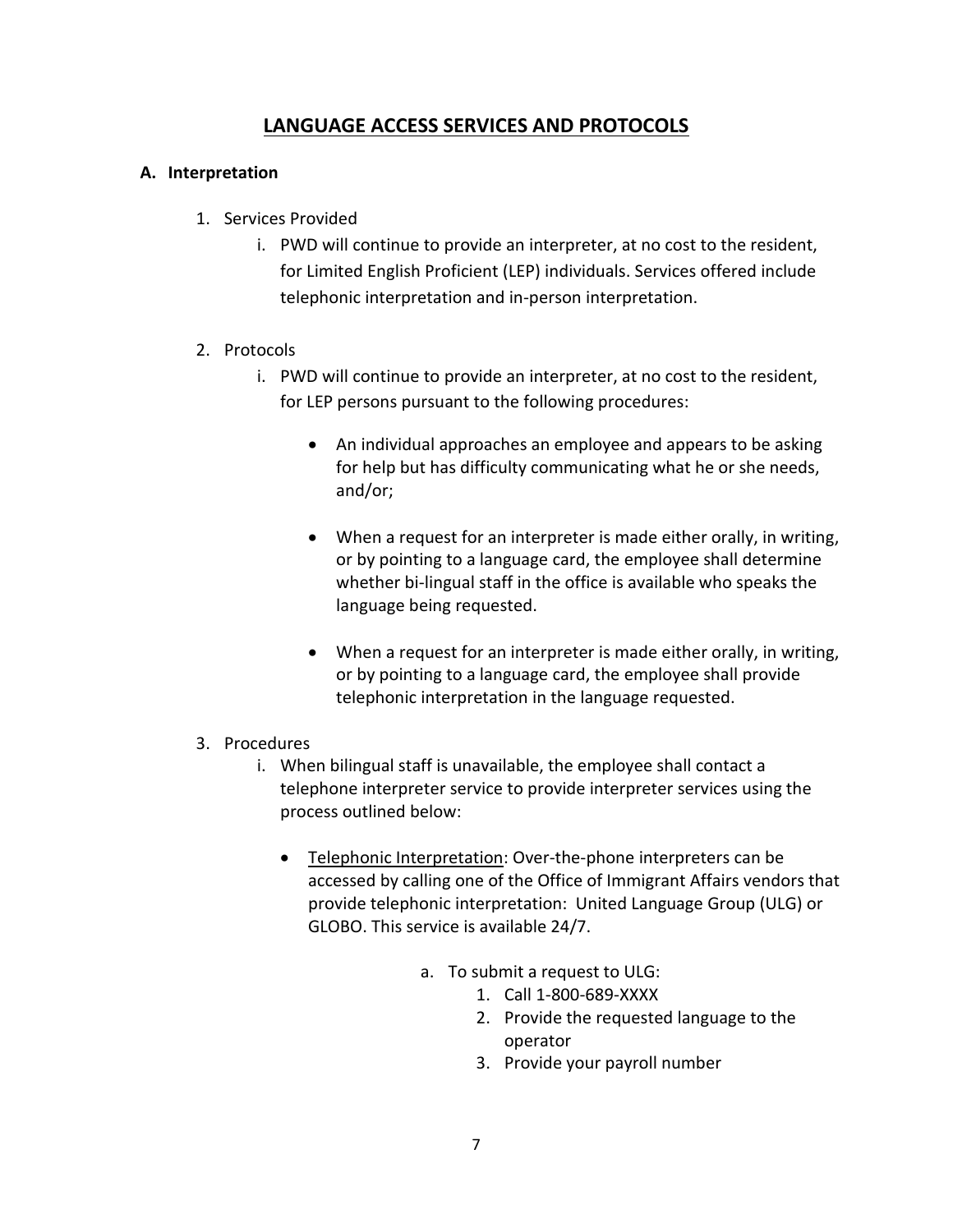- b. To submit a request to GLOBO:
	- 1. Call 267-318-XXXX
	- 2. Enter Pin #: XXXX
	- 3. Select Language
- ii. When a Limited English Proficient (LEP) person requests in-person interpretation for a future meeting, the process for requesting an inperson interpretation is below:
	- In-Person Interpretation: Requests for an in-person interpreter can be made by emailing PWD's LAC at least 48 hours in advance: [Saterria.Kersey@phila.gov](mailto:Saterria.Kersey@phila.gov) [Laura.Copeland@phila.gov](mailto:Laura.Copeland@phila.gov)
	- Cancelation of In-Person Interpreter: If a request for in-person interpreter needs to be cancelled, email the LAC to cancel the request at least one full business day in advance of the scheduled time (if possible.)
- 4. Future Plans
	- i. Public Awareness. PWD will continue to make our customers aware of the availability of in-person and telephonic interpretation by using tag lines on informational materials, social, and visible multilingual signs.

#### **B. Translation**

- 1. Services Provided
	- i. To ensure that the inability to communicate in English does not deprive the public of rights and privileges, PWD will continue to translate vital documents, signage, and portions of our website.
- 2. Protocols
	- i. PWD has developed a list of the documents that are vital to the access of LEP persons to PWD's programs. PWD currently provides some vital documents in the following languages: Arabic, Italian, Khmer (Cambodian), Portuguese, Russian, Simplified Chinese, Spanish, Traditional Chinese, and Vietnamese. These languages may be reviewed on an annual basis as PWD does not limit its outreach to just the above languages.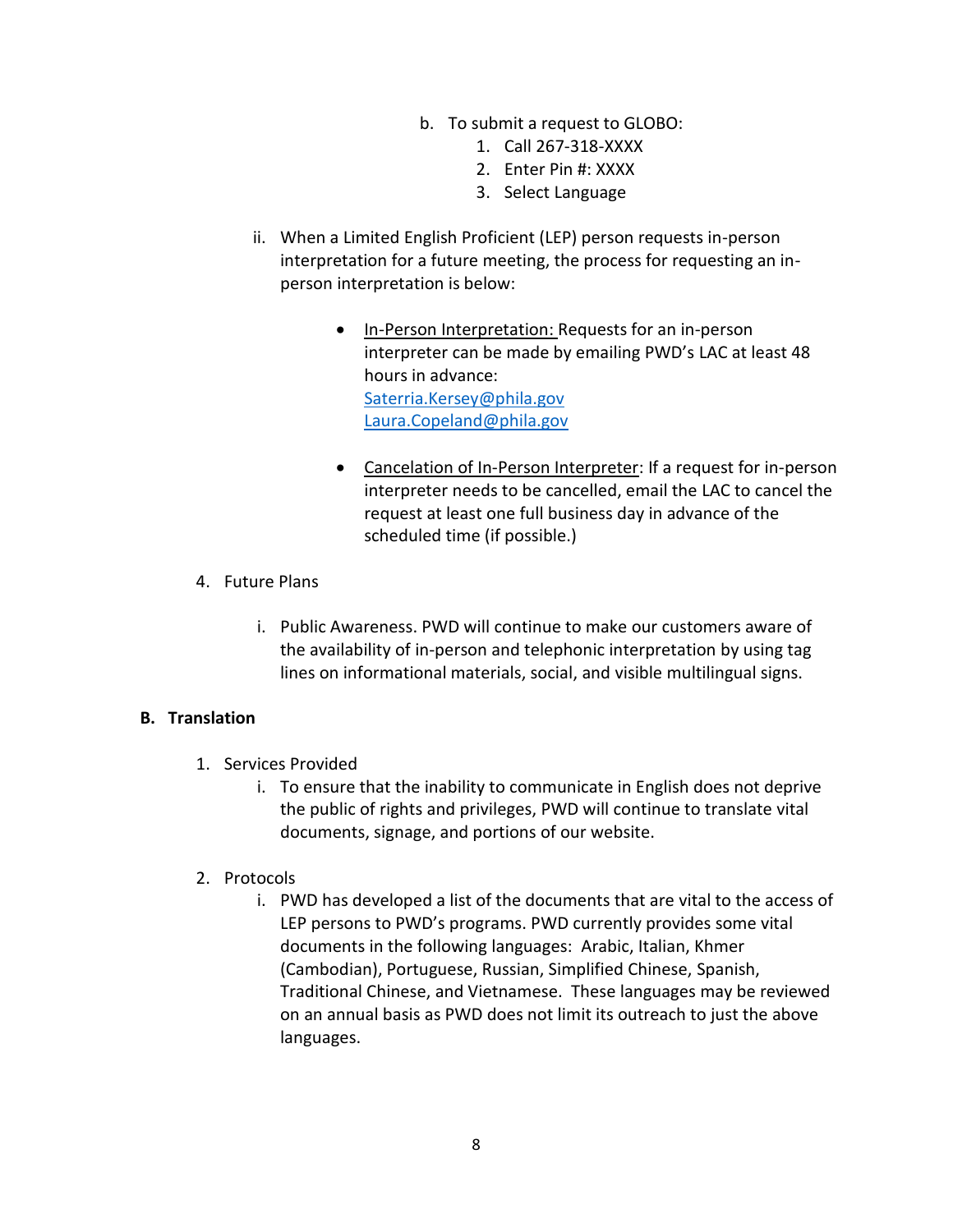Vital documents that have been translated include:

- Customer Assistance Program (CAP) Application
- Annual Water Quality Reports
- Rate Increase Fact Sheets
- Lead Program Fact Sheets and Materials
- Construction letters and door hangers
- Industrial Waste Warning and Violation Notices
- Intensive Cleaning/Rinse Lead from Service Pipe (Top 10 Languages)
- Daily Cleaning Tips/Faucet Aerators (Top 10 Languages)
- Check Distribution Line for Lead (Top 10 Languages)
- Alert Your Homes Water Pipe is Made of Lead (Top 10 Languages)
- H.E.L.P. Loan Fact Sheet
- Basement Backup Protection Program Materials
- Plumbing Repairs Program Materials
- 3. Procedures
	- i. To request document translations, email the Language Access Coordinator (LAC) at least 48 hours in advance:
		- [Saterria.Kersey@phila.gov](mailto:Saterria.Kersey@phila.gov)
		- [Laura.Copeland@phila.gov](mailto:Laura.Copeland@phila.gov)

#### 4. Website

- i. PWD's website contains the following information and materials in multiple languages:
	- Annual Water Quality Reports
	- Rate Increase Fact Sheets
	- Lead Program Fact Sheets and Materials
	- Intensive Cleaning/Rinse Lead from Service Pipe (Top 10 Languages)
	- Daily Cleaning Tips/Faucet Aerators (Top 10 Languages)
	- Check Distribution Line for Lead (Top 10 Languages)
	- Alert Your Homes Water Pipe is Made of Lead (Top 10 Languages)
- ii. PWD will continue to translate additional select documents and make them available through the website, newsletter, and/or community engagement meetings and other events. PWD will periodically review our webpages with the goal of improving its accessibility to LEP persons. This includes identifying the most important information to be translated and the best means for disseminating translations to LEP communities.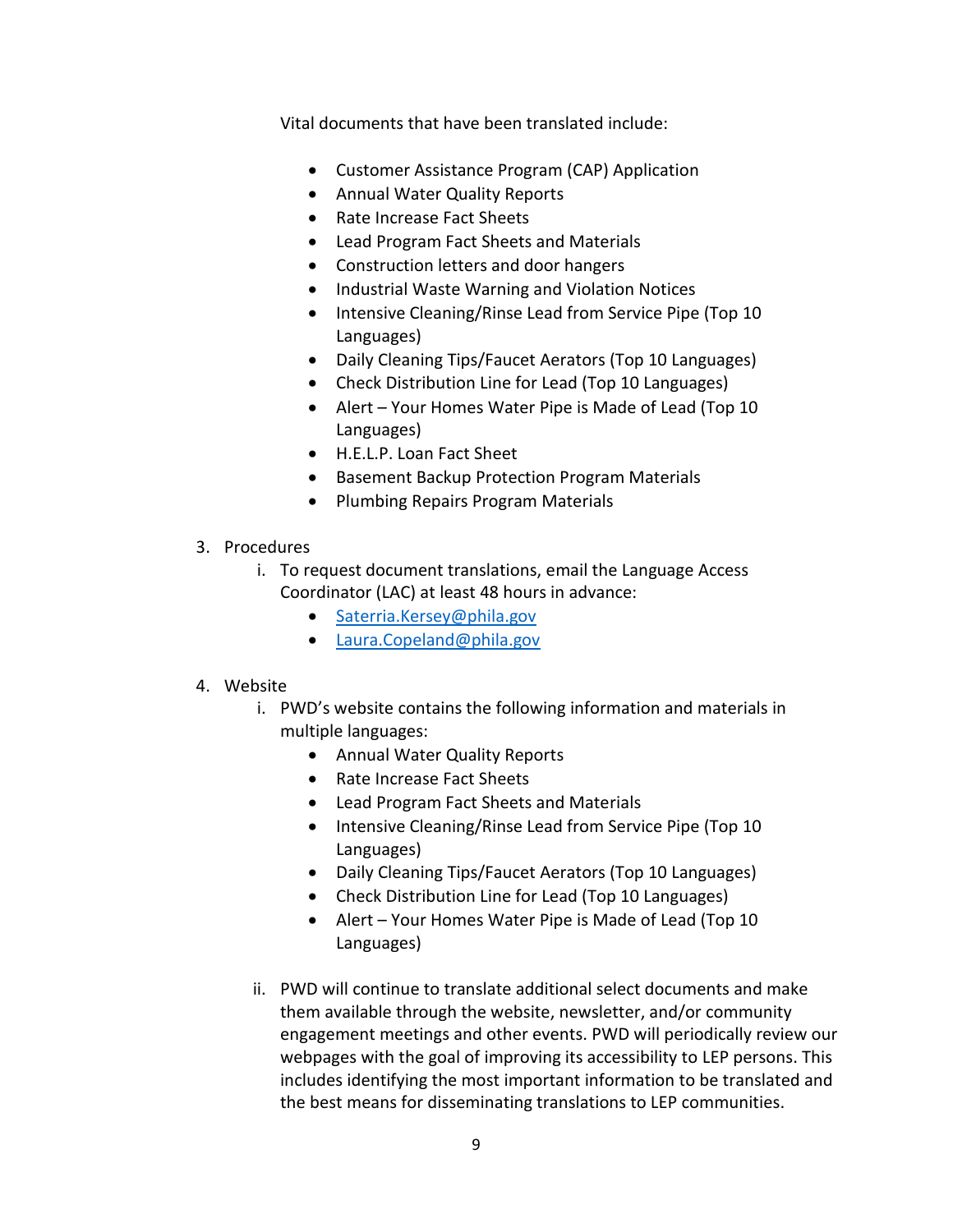- iii. Tag lines will be included on the website that explain that LEP individuals can obtain a translation of documents or that interpretation is available in our office.
- 5. Notification Letters
	- i. PWD notifies customers of upcoming water/sewer/stormwater and green stormwater infrastructure construction projects several times prior to and during work. PWD has made a commitment to provide a translation of the content on the other side of the notification letter or on an additional page in a language that is dominant in the impacted neighborhood.
	- ii. PWD plans to use the same criteria as outlined above for water/sewer emergency notification letters to customers.
- 6. Future Plans
	- i. Language Access Goals: PWD's language access coordinator (LAC) will work with unit managers to continue to identify and edit for plain language important agency documents and education materials to have them translated into Spanish, the city's  $2<sup>nd</sup>$  most predominant language. These documents will also be translated into other languages upon request.

## **C. Bilingual Staff**

- 1. Current Staff
	- i. The LAC will work with PWD managers and staff to identify bilingual staff who are linguistically, culturally, and technically able to deliver services in a language other than English and/or to serve as interpreters.
- 2. Future Plans
	- i. Hiring decisions are based on City departments' business needs as interpreted by department heads, including language service needs. Bior Multi-language needs will be addressed if they are bona fide occupational qualifications.
	- ii. A "bona fide occupational qualification" is one that is essential to the effective performance of the job. When individuals are sought for positions in which they interact with LEP residents, language skills may be a "bona fide" or relevant job qualification.
	- iii. Language skill needs may be addressed by: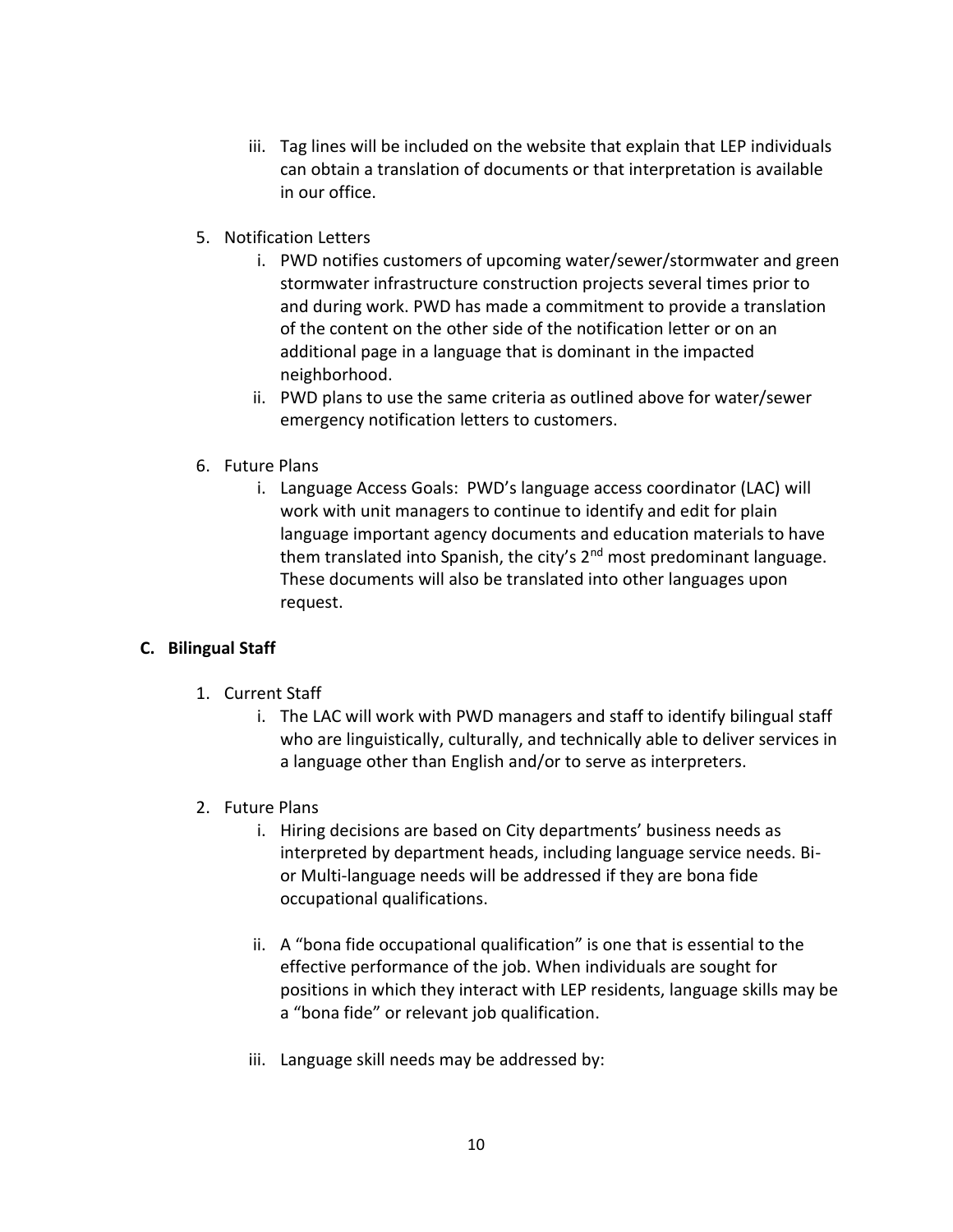- Create new positions for and hire full-time or part-time employees within departments using standard hiring processes.
- Reclassify and rewrite the job specifications for an existing position. If the need for interpretation and translation services is high and is expected to be long-term, PWD may redefine a position to include the required language skill(s) and request Human Resources to study the work and create the position.

#### **D. Training Staff on Protocols and Procedures**

- 1. Protocols
	- i. PWD will have a current electronic copy of the Language Access Plan available on its intranet and hard copies will be made available upon request, so all staff will be knowledgeable of language access policies and procedures.
	- ii. Language Access Coordinators reach out to all staff providing technical assistance, training or receiving in-bound calls to provide language training, or training upon employment as needed. Language Access training can also be obtained upon request.
	- iii. Language access training will include information on the following topics:
		- Legal obligation to provide language assistance;
		- LAP plan and protocols;
		- Identifying and responding appropriately to LEP individuals;
		- Documenting LEP individuals' language preference;
		- Obtaining interpreters (in-person and over-the-phone);
		- Using and working with interpreters (in-person and over-thephone);
		- Translating procedures;
		- Documenting language requests; and
		- Using or not using bilingual staff as in-house interpreters.
	- iv. PWD will alert all staff to the availability of this language access policy and related protocols within 10 days after adoption.
	- v. Every two years, PWD will alert all staff of any revised policy and protocols after adoption.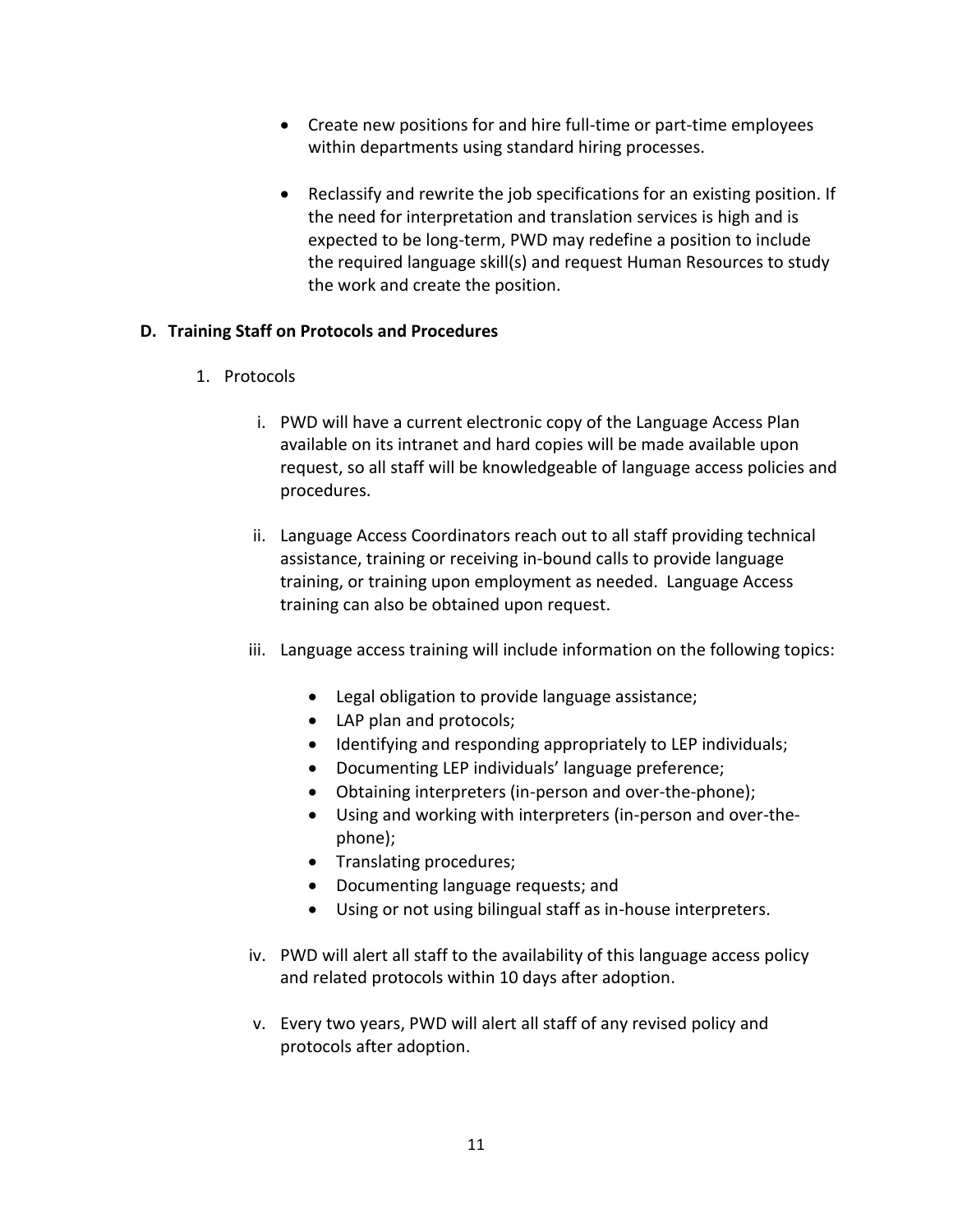- vi. Within nine months of the adoption of this policy, PWD will provide cultural competency training, including training regarding this policy and the appropriate use of interpreters and translators, to all staff who have regular interaction with LEP individuals.
- vii. All new staff members who have regular interaction with LEP individuals, will receive cultural competency training within 6 months of the beginning of their employment. After their initial training, all staff members who have regular interaction with LEP individuals, can request refresher training in cultural competency and language as necessary.
- viii. To establish meaningful access to information and services for LEP individuals, staff that regularly interact with the public and those who will serve as in-house interpreters will be trained on PWD's language access policy, plan, and protocols. Management staff will be included in this training, even if they do not interact regularly with LEP individuals, to ensure that they fully understand the policy, plan, and protocols so they can reinforce their importance and ensure implementation.
	- ix. Orientation
		- New staff training will be provided on PWD's Language Access Plan and Protocols
- 2. Future Plans
	- i. Further standardize language access resources and tools.PWD's LAC will work to ensure that all public-facing programs have appropriate language access signage and materials in multiple languages available.
	- ii. Refresh PWD's Volunteer Language Database of staff who speak languages other than English.
	- iii. PWD's LAC will update our Language Access Toolkit, an internal resource for staff and will meet with Department employees to share challenges and best practices.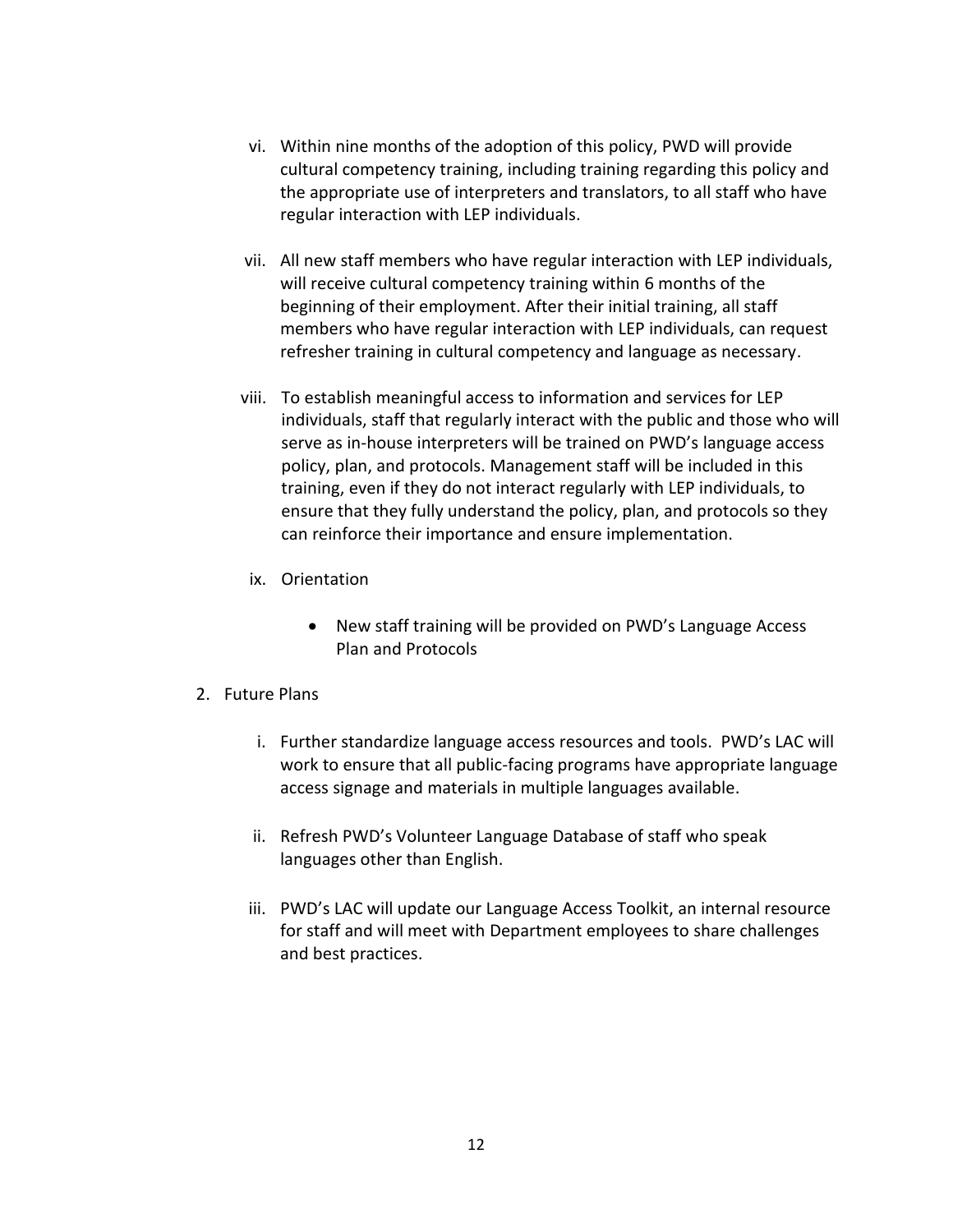#### **NOTICE OF THE RIGHT TO LANGUAGE ACCESS**

Posters notifying LEP individuals of their right to language services will be developed and displayed in areas of public contact, including PWD Headquarters in Jefferson Center and PWD satellite offices. These posters will contain a simple message – such as 'Free Interpreter services are available. Please ask for assistance.' - and will be in English as well as the principal languages spoken in the service area.

Department notices and flyers will also provide notice of the availability of language services and a simple instruction on how to request language assistance.

Tag lines will be included in or attached to a document. Taglines in languages other than English can be used on documents written in English that describe how individuals with LEP can obtain document translations or an interpreter to read or explain the document. PWD will contact the office of Immigrant Affairs for support in creating tag lines.

In all areas of public contact and on its website, PWD will post and maintain clear and readable signs in the languages most prevalent in the city notifying LEP individuals that free translation and interpretation services are available to them.

The Office of Immigrant Affairs has provided signage alerting PWD customers that interpretation services are available at customer contact locations.

In addition, PWD has integrated the City's language layer in its GIS mapping system to identify the different languages spoken in the neighborhoods in Philadelphia to enable us to plan for community meetings and/or outreach materials.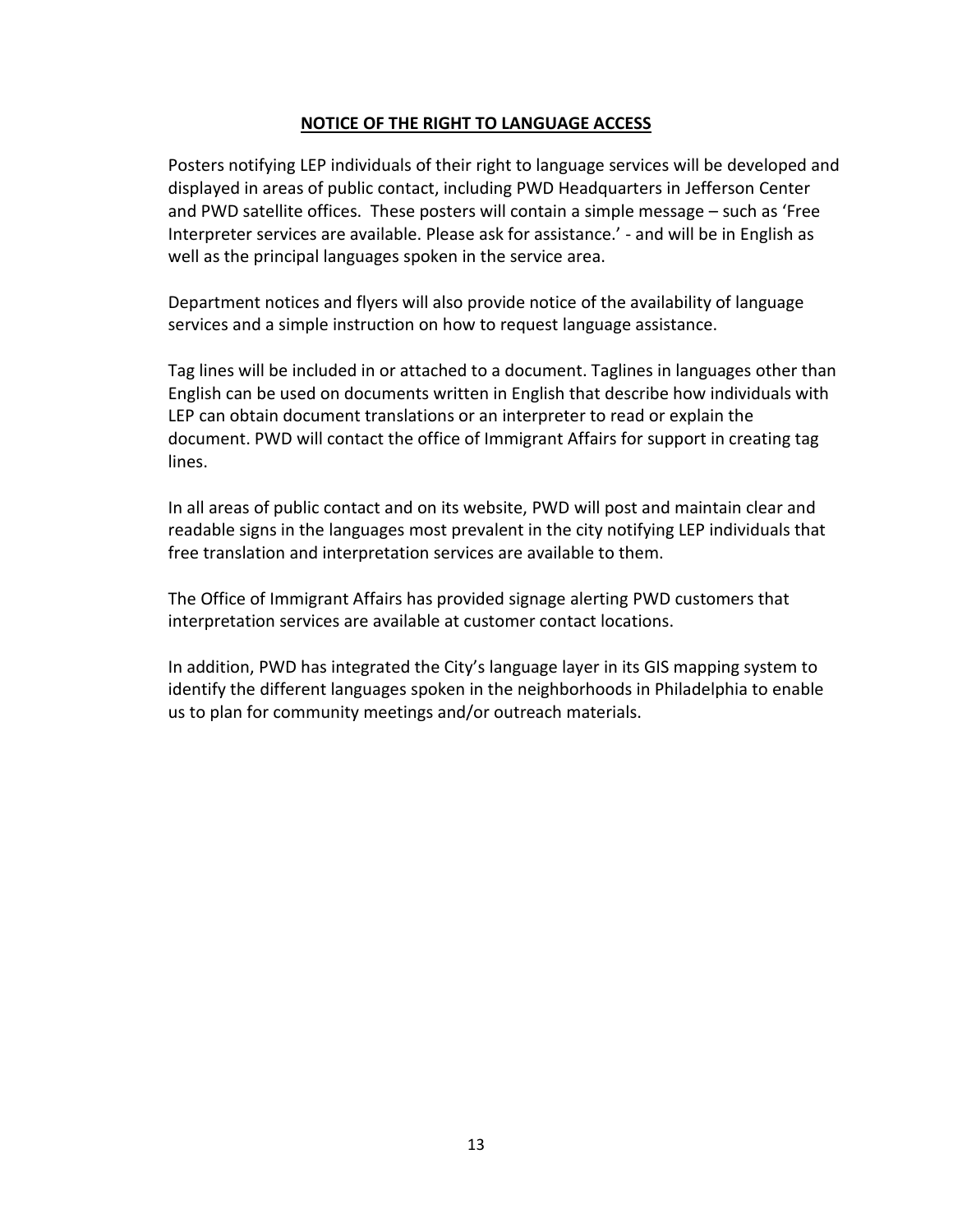#### **ANNUAL REPORT AND EVALUATION**

- 1. Annual Report
	- i. The following information will be required to be monitored and collected by departments and will be collected via annual reports by the Office of Immigrant Affairs:
		- Number of Limited English Proficient (LEP) Encounters (By Language)
		- Type of Language Services Provided to LEP Customers
		- Number of Documents Translated
		- Language Services Expenditures
		- Number of bilingual staff
		- Number of staff trained in Language Access/Cultural Competency
		- ii. The Office of Immigrant Affairs will supply all departments with a Language Access Data Collection sheet to assist in the reporting of this data.
		- iii. The plan should include a method for developing performance measures appropriate to the department Language Access Plan and Policy and department operations.
- 2. Evaluation
	- i. PWD will conduct an annual evaluation of its Language Access Plan to determine its overall effectiveness, review the progress of department goals and identify new goals or strategies for serving LEP residents. The evaluation will include the following:
		- Assessment of the use of telephonic interpretation, in-person interpretation and translation services.
		- Assessment of data collected about the LEP's primary language.
		- Assessment of the number and types of language requests during the past year.
		- Assessment of whether staff members understand the Language Access Plan and procedures, how to carry them out, and whether language assistance resources and arrangements for those resources are up-todate and accessible.
		- Assessment of complaint information; and
		- Assessment of soliciting feedback from LEP individuals and community groups.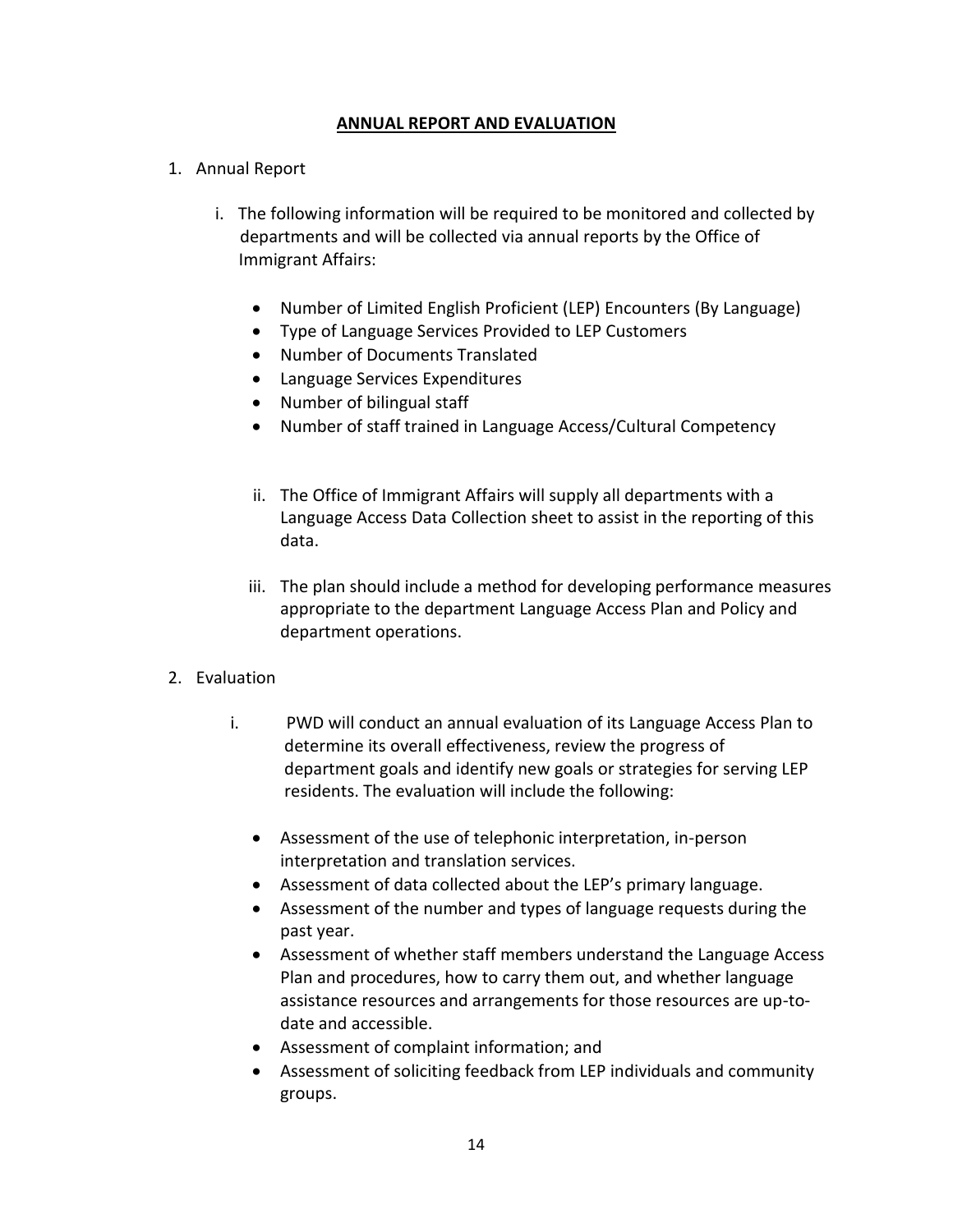- ii. Evaluation of results and recommended changes will be shared by PWD's LAC and incorporated into an annual report which is required to be filed under Philadelphia Home Rule Charter § 8-600.
- iii. The LAC will also keep records of any language access services provided and will make this information available during the annual review process.
- iv. In connection with updates to the Language Access Plan, the Office of Immigrant Affairs may use some of the following tools to conduct further assessment:
	- Request comments and feedback from visitors that have received language services.
	- Establish a tracking system to collect primary-language data for individuals that participate in programs and activities.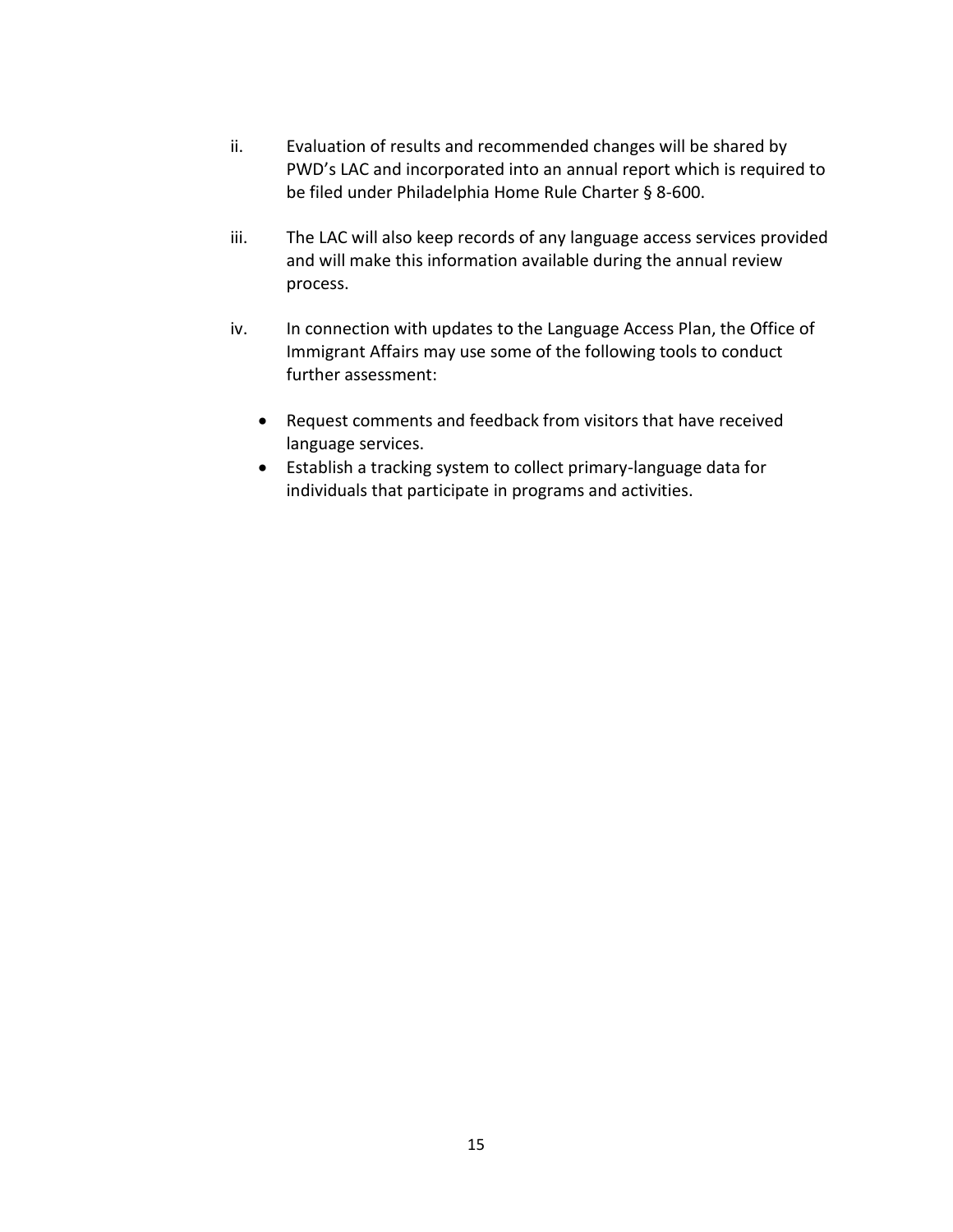#### **LANGUAGE ACCESS COMPLAINT PROCESS**

Customers may file a formal Language Access grievance with the Office of Immigrant Affairs if they believe they have been wrongly denied the benefits of this Language Access Plan. One must file their complaint within 6 months of the alleged denial. To file a formal complaint, you must fill out a Language Access Grievance Form and submit the form in person, by mail or e-mail to:

Office of Immigrant Affairs Maria Giraldo-Gallo Language Access Program Manager City Hall, Room 162 Philadelphia, PA 19107 E-Mail: maria.giraldo-gallo@phila.gov

This form will also be available on the Office of Immigrant Affairs' website.

Additionally, any person, regardless of immigration status, may submit a formal legal complaint through the Philadelphia Commission on Human Relations.

To do so, a Public Accommodations Discrimination Intake Form must be completed and submitted in person or by mail to:

Philadelphia Commission on Human Relations The Curtis Center 601 Walnut Street, Suite 300 South Philadelphia, PA 19106

To access the form and for more information, please visit [www.phila.gov/humanrelations.](http://www.phila.gov/humanrelations)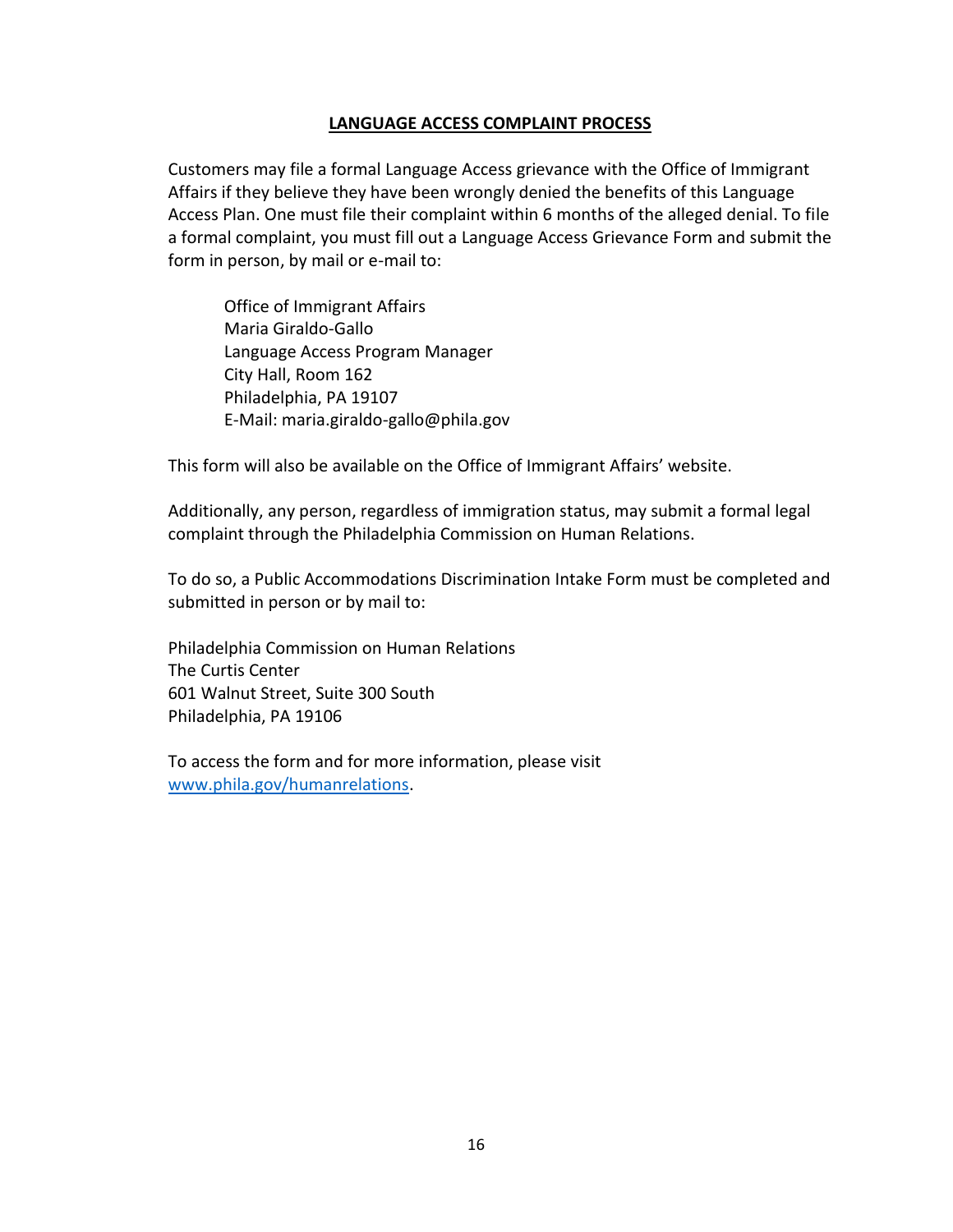# **TIMELINE FOR IMPLEMENTATION**

Major milestones in PWD's Language Access Plan include:

- Continuing to broadly translate and interpret vital documents.
- Updating agency language access tools and resources.
- Exploring additional training opportunities.

#### **1. Timeline through December 2022**

- PWD will continue to utilize the services of United Language Group and GLOBO.
- PWD will continue to broadly translate materials and provide on-site interpretation as needed, and to track these activities.
- The LAC will continue to communicate with frontline staff to discuss language access and any emerging needs/challenges.
- The LAC will update internal protocols for written translations and in-person interpretations, respectively.
- The LAC will meet with front-line PWD staff to discuss language access challenges, best practices, and methods for tracking language access data by program/site, and brainstorm ideas for new or updated language access resources these staff might need.
- The LAC will update internal glossaries, as needed.
- PWD will work closely with the Office of Immigrant Affairs and will communicate with other City agencies about best practices, tools that can be shared and challenges.

## **2. Timeline Through December 2023**

- The LAC will update the Language Access Toolkit and will distribute the updated toolkit to staff in the agency's public programs.
- The LAC will explore ways to track and certify PWD staff who speak other languages and who are willing to help review translations and provide interpretation services; this will include updating the agency's internal Volunteer Language Database.
- PWD will work to coordinate plain language and/or cultural competency trainings.